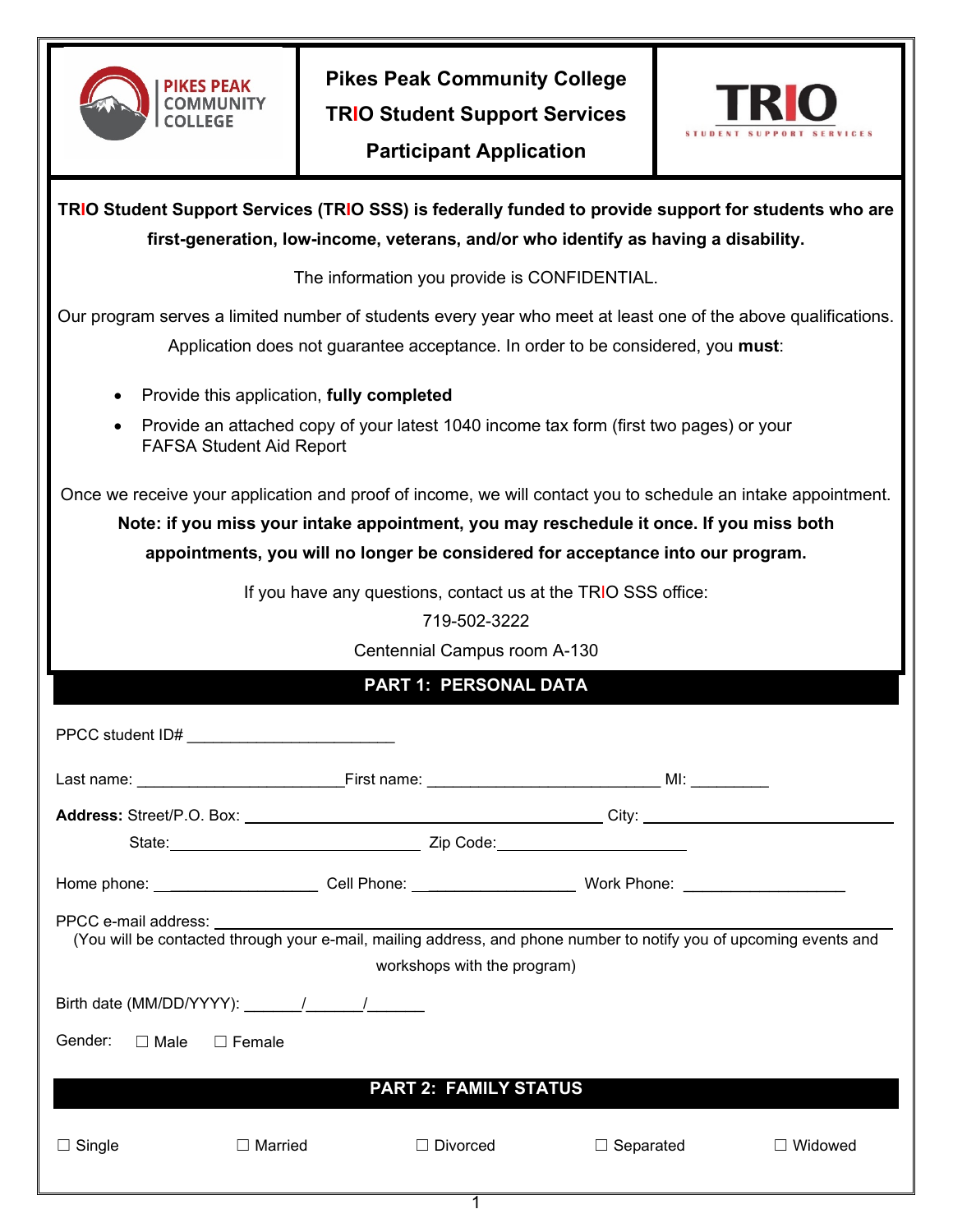| <b>PART 3: ETHNIC GROUP</b>                                                                                                                               |                                                         |                                                                                               |  |  |  |  |
|-----------------------------------------------------------------------------------------------------------------------------------------------------------|---------------------------------------------------------|-----------------------------------------------------------------------------------------------|--|--|--|--|
| Are you Hispanic/Latino? $\Box$ Yes<br>$\Box$ No                                                                                                          |                                                         |                                                                                               |  |  |  |  |
| Please select any additional ethnicities that apply:                                                                                                      |                                                         |                                                                                               |  |  |  |  |
| $\Box$ American Indian/Alaskan Native<br>$\square$ Asian                                                                                                  | $\Box$ Black/African American<br>$\Box$ White/Caucasian | $\Box$ Native Hawaiian/Other Pacific<br><b>Islander</b>                                       |  |  |  |  |
|                                                                                                                                                           | <b>PART 4: CITIZENSHIP</b>                              |                                                                                               |  |  |  |  |
|                                                                                                                                                           |                                                         |                                                                                               |  |  |  |  |
| Are you a U.S. citizen? $\Box$ Yes<br>$\Box$ No                                                                                                           |                                                         |                                                                                               |  |  |  |  |
| If "No," are you an eligible non-citizen (to learn about what this is, visit https://studentaid.gov/help/eligible-noncitizen)?<br>$\Box$ Yes<br>$\Box$ No |                                                         |                                                                                               |  |  |  |  |
| PART 5: EDUCATIONAL INFORMATION                                                                                                                           |                                                         |                                                                                               |  |  |  |  |
| Are you a high school graduate? □ Yes □ No □ GED, Year Received _______________                                                                           |                                                         |                                                                                               |  |  |  |  |
| Are you a Veteran?<br>$\Box$ Yes<br>$\Box$ No                                                                                                             |                                                         |                                                                                               |  |  |  |  |
| Do you have a prior degree?<br>$\Box$ Associate<br>$\Box$ Bachelor's or higher<br>$\Box$ No                                                               |                                                         |                                                                                               |  |  |  |  |
| Have you been out of school for more than 5 years? $\Box$ Yes $\Box$ No                                                                                   |                                                         |                                                                                               |  |  |  |  |
| <b>PART 6: DISABILITY VERIFICATION</b>                                                                                                                    |                                                         |                                                                                               |  |  |  |  |
| Do you have any <b>documented</b> physical and/or learning disabilities? $\Box$ Yes<br>$\square$ No                                                       |                                                         |                                                                                               |  |  |  |  |
| <b>PART 7: FIRST-GENERATION VERIFICATION</b>                                                                                                              |                                                         |                                                                                               |  |  |  |  |
|                                                                                                                                                           | Does your mother have a bachelor's degree or higher?    | $\Box$ No<br>$\Box$ Yes                                                                       |  |  |  |  |
| Does your father have a bachelor's degree or higher?<br>$\Box$ Yes<br>$\Box$ No                                                                           |                                                         |                                                                                               |  |  |  |  |
| PART 8: OTHER PROGRAM PARTICIPATION                                                                                                                       |                                                         |                                                                                               |  |  |  |  |
| Are you currently a participant in any of these other PPCC TRIO programs?                                                                                 |                                                         |                                                                                               |  |  |  |  |
| □ Educational Opportunity Center                                                                                                                          | □ Veterans Upward Bound                                 |                                                                                               |  |  |  |  |
| <b>PART 9: FINANCIAL AID STATUS</b>                                                                                                                       |                                                         |                                                                                               |  |  |  |  |
|                                                                                                                                                           |                                                         |                                                                                               |  |  |  |  |
| I have applied for financial aid.<br>I have been approved for financial aid.                                                                              |                                                         | I have not applied for financial aid.<br>I have not heard from the financial aid office.<br>Ш |  |  |  |  |
| ப<br>I am on financial aid probation or suspension.                                                                                                       |                                                         |                                                                                               |  |  |  |  |
|                                                                                                                                                           |                                                         |                                                                                               |  |  |  |  |